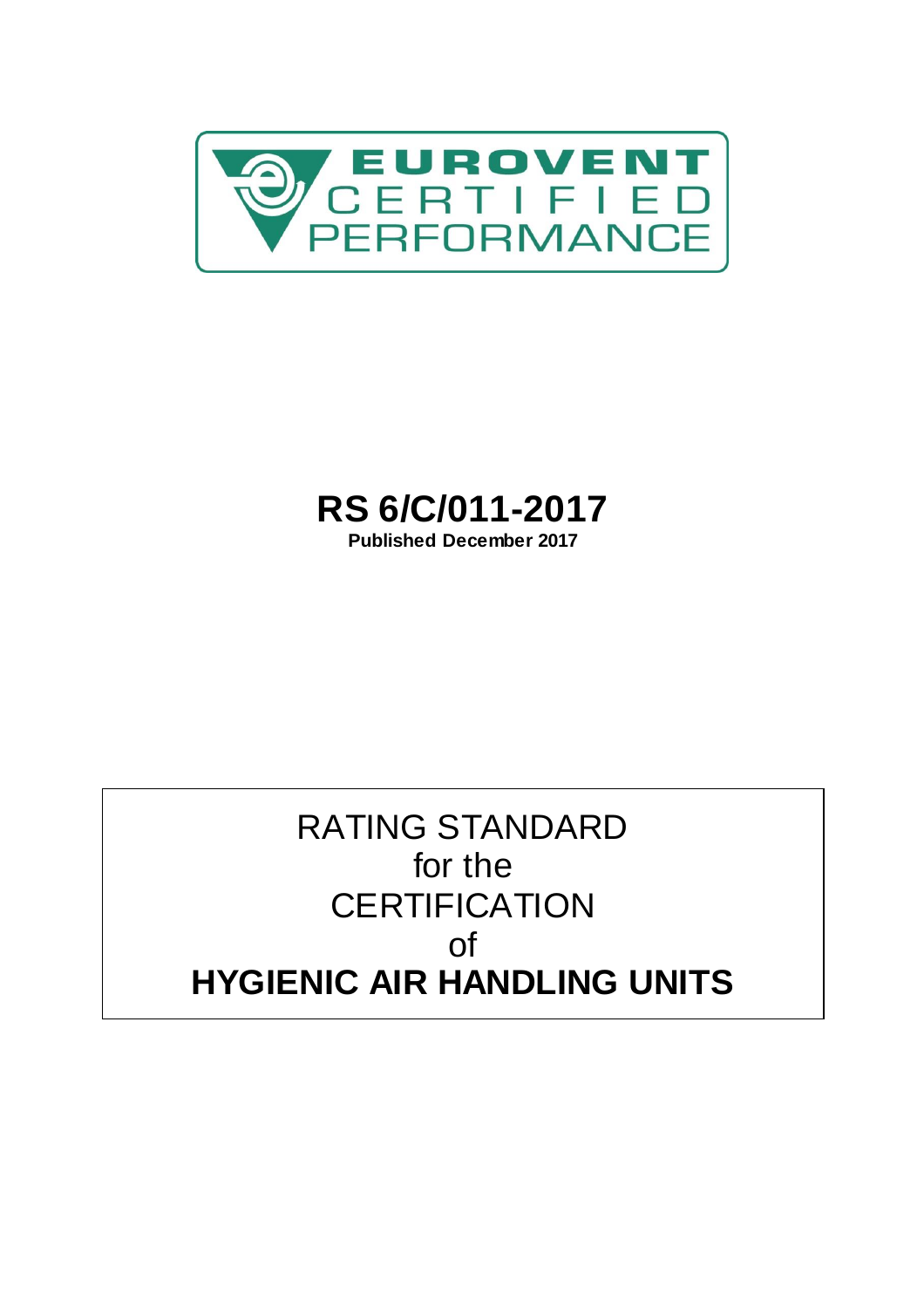

## **RS 6/C/011-2017**

[Published December 2017](#page-0-0) Supersedes RS-6/C/011-2016

Editing (date):<br> **Checking (date):** Anthony BAILLAU (*January 2017*)<br>
Jean FOURCROY (*13th October 2017*) **Checking (date):** Jean FOURCROY (*13th October 2017*) **Approval (date):** Compliance Committee for AHU (*28th of February 2017*) **Approval (date)** CPPC (*5th of May 2017*) **Comes into effect from:** *1st December 2017*

#### **Modifications as against last version:**

| <b>No</b> | <b>Modifications</b>                                                                                                                                               | <b>Section</b> | Page |
|-----------|--------------------------------------------------------------------------------------------------------------------------------------------------------------------|----------------|------|
| 1         | R11: Cables and control equipment are excluded from the requirement. It was<br>clarified that only components in contact with the air are taken into account       | V.2b           | 7    |
| 2         | Deletion of the following requirement:                                                                                                                             |                |      |
|           | In case of foamed sealants use, the water absorbance according to ISO<br>2896:2001 shall be ≤2Vol. %.                                                              | V.2b           |      |
|           | Level 1, 2 & 3: Requirement applied                                                                                                                                |                |      |
| 3         | R20: Dampers are included in the list of component for applying the requirement                                                                                    | V.2e           | 9    |
| 4         | R27: The complete filter(s) frame shall be sealed to the casing frame in order to<br>assess Level 2 or 3                                                           | V.2f           | 11   |
| 5         | R28: Clarification of the requirement: (internal height is taken into account; the<br>word "additional" is removed regarding the access door)                      | V.2f           | 11   |
| 6         | R31: The Real Unit tightness class shall be taken into account                                                                                                     | V.2g           | 11   |
| 7         | R33: Level 2 & 3 have been deleted, and clarification of the requirement for Level<br>1                                                                            | V.2g           | 11   |
| 8         | Deletion of the following requirement:<br>The certified model box strength shall be at least class X.<br>Level 1 & 2: $X = D2$ (M)<br>Level 3: $X = D1$ (M)        | V.2g           | 11   |
| 9         | R34: Rewording of the requirement for clarification.                                                                                                               | V.2g           | 11   |
| 10        | Addition of the following requirement:<br>R36: A minimum M5 filtration stage shall be installed upstream of any component<br>(except dampers or filter pre-heater) | V.3a           | 12:  |

This document is strictly reserved for use in the Certification Programmes of Eurovent Certita Certification. Reproduction or translation of any part of the document is forbidden without written permission from Eurovent Certita Certification.

> Published by Eurovent Certita Certification 48-50 rue de la Victoire 75009 Paris, FRANCE

Tel: + 33 1 75 44 71 71 E-mail[: a.baillau@eurovent-certification.com](mailto:a.baillau@eurovent-certification.com)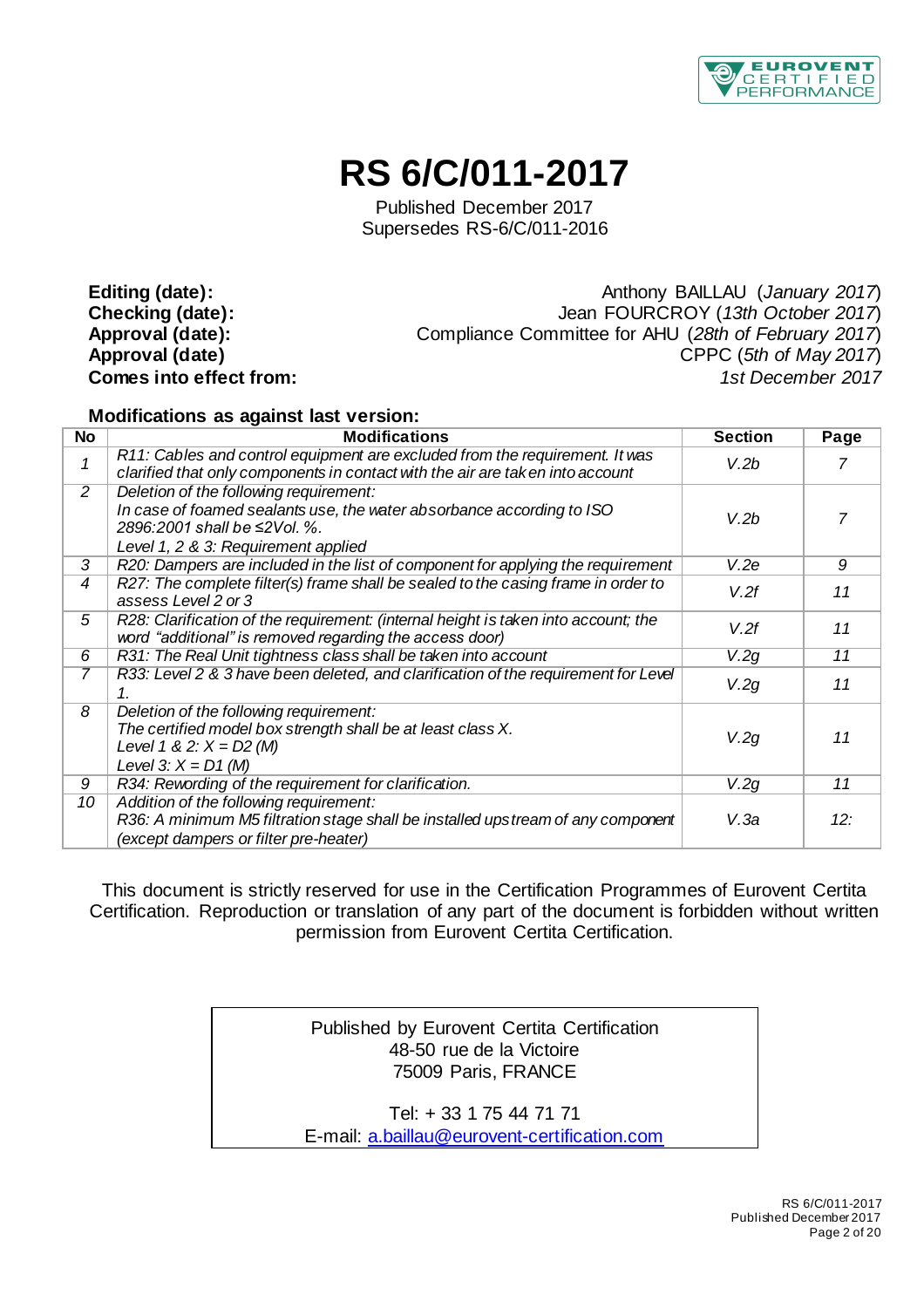

| 11 | R37: The requirement for Level 2 is now the same as for Level 1                                                                                                                                                                                                              | V.3a              | 12 |
|----|------------------------------------------------------------------------------------------------------------------------------------------------------------------------------------------------------------------------------------------------------------------------------|-------------------|----|
| 12 | R38: The requirement was updated according to modification number 2 above.                                                                                                                                                                                                   | V.3a              | 12 |
| 13 | R41: A note has been added in order to clarify the requirement in case the<br>control system is not delivered by the manufacturer.                                                                                                                                           | V 3a              | 12 |
| 14 | R49: The requirement for Level 2 is now the same as for Level 1.                                                                                                                                                                                                             | V.3d              | 14 |
| 15 | R52: The requirement is limited to the cleaning and disinfection of the heat<br>exchangers.                                                                                                                                                                                  | V.3e              | 14 |
| 16 | Addition of the following requirement:                                                                                                                                                                                                                                       | V.3e              | 14 |
|    | R53: Cross contamination                                                                                                                                                                                                                                                     |                   |    |
| 17 | Deletion of the following requirement:<br>A minimum M5 filter is mandatory upstream of the HRS for return and supply<br>sides.<br>Note: Air dryer used for drying before filters (ref. R46) are not concerned by this<br>requirement.<br>Level 1, 2 & 3: Requirement applied | V.3f              | 15 |
| 18 | R54: The requirement has been completely reworded. Belt-fans are no more<br>forbidden in Level 2 & 3; The requirement in case of their use have been updated                                                                                                                 | V.3f              | 15 |
| 19 | Correction of the requirement for the free access opening window                                                                                                                                                                                                             | <b>APPENDIX A</b> | 18 |
| 20 | Dampers were added where a list of components is given                                                                                                                                                                                                                       | <b>VARIOUS</b>    |    |
| 21 | <b>Editorial modifications</b>                                                                                                                                                                                                                                               | <b>VARIOUS</b>    |    |
|    |                                                                                                                                                                                                                                                                              |                   |    |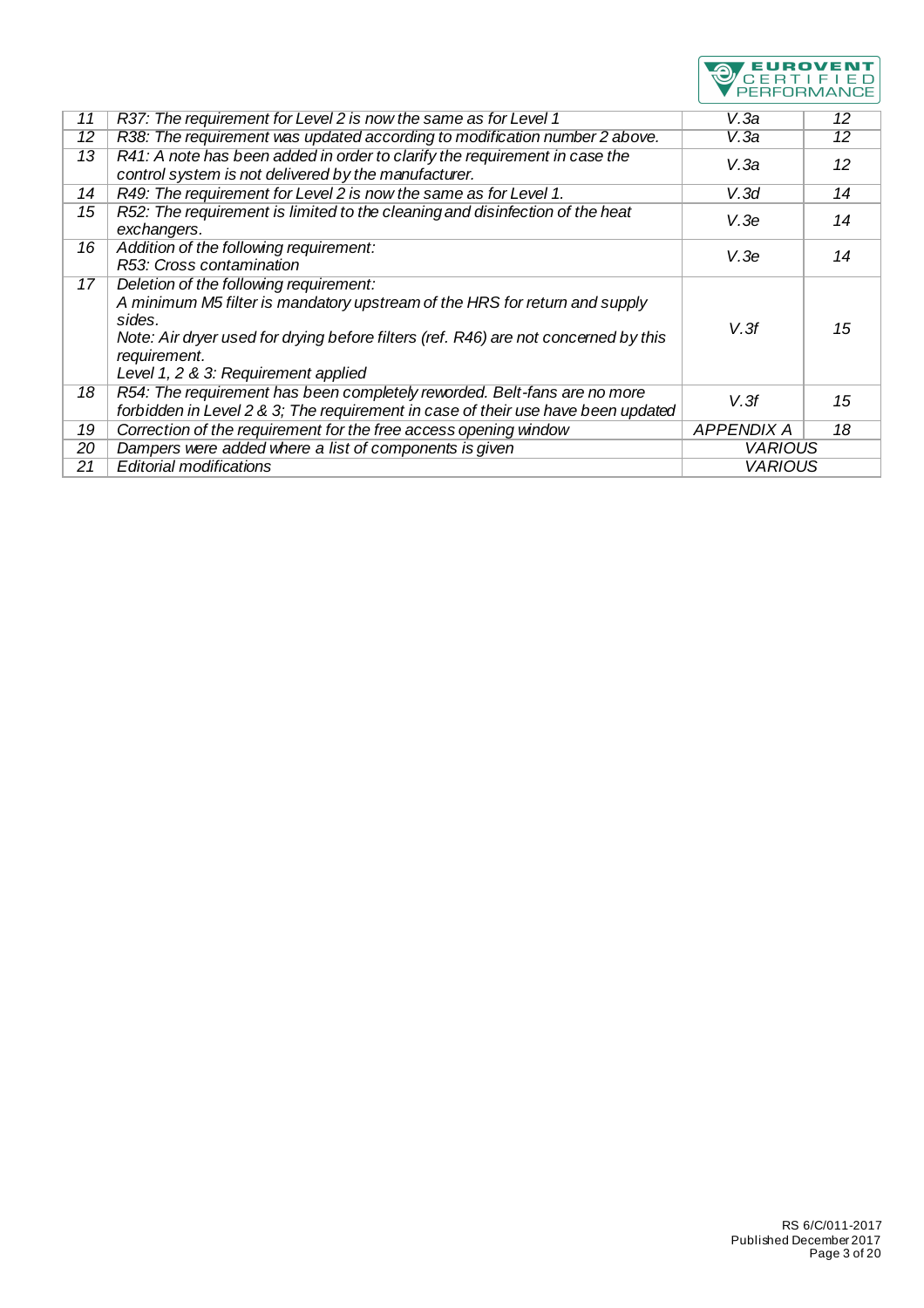

## **TABLE OF CONTENTS**

| 5<br><b>SCOPE</b><br>Ш.<br>5<br>III.<br>5<br>IV.<br>V.<br>6<br>V <sub>1</sub>                   |
|-------------------------------------------------------------------------------------------------|
|                                                                                                 |
|                                                                                                 |
|                                                                                                 |
|                                                                                                 |
|                                                                                                 |
|                                                                                                 |
| a.                                                                                              |
| b.                                                                                              |
| C <sub>1</sub>                                                                                  |
| V.2                                                                                             |
| a.                                                                                              |
| b <sub>1</sub>                                                                                  |
| c.                                                                                              |
| d.                                                                                              |
| General Requirements to the Casing for Inspection, Maintenance and Cleaning (IMC) 9<br>е.<br>f. |
| g.                                                                                              |
| V.3                                                                                             |
| a.                                                                                              |
| b.                                                                                              |
| $C$ .                                                                                           |
| <sub>d</sub>                                                                                    |
| е.                                                                                              |
|                                                                                                 |
| g.                                                                                              |
| VI.<br>17                                                                                       |
| 17<br>VII.                                                                                      |
| 18                                                                                              |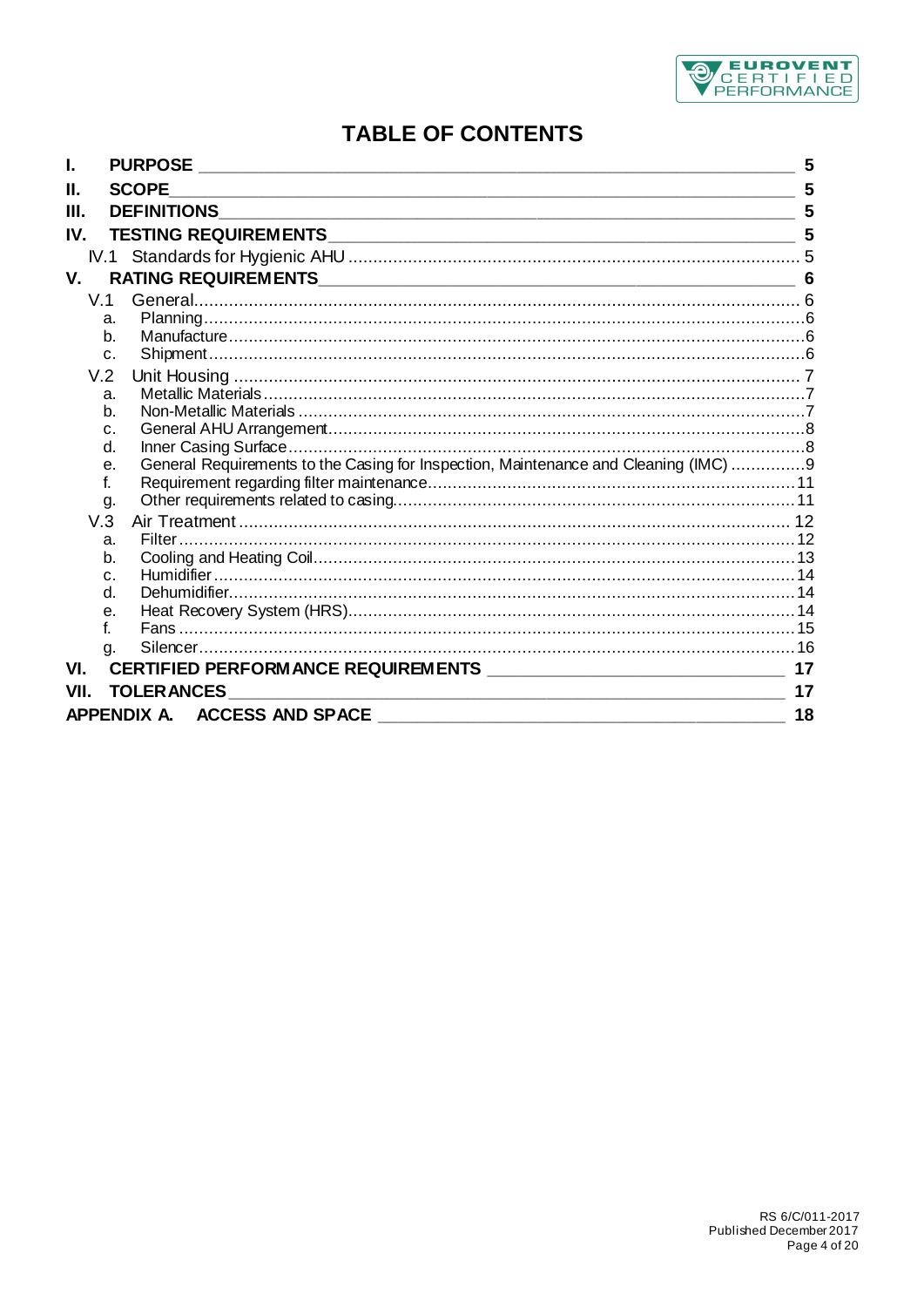

## <span id="page-4-0"></span>**I. PURPOSE**

The purpose of this Rating Standard is to establish definitions and specifications for testing and rating of Hygienic Air Handling Unit (HAHU) for the related Eurovent Certified Performance (ECP) certification programme, in accordance with Operational Manual OM-5 in force.

## <span id="page-4-1"></span>**II. SCOPE**

See Operational Manual OM-5 in force, § II.2.

### <span id="page-4-2"></span>**III. DEFINITIONS**

For definitions regarding the certification scheme refer to Certification Manual. Most of the definitions listed in the AHU Rating Standard (ref: RS 6/C/005) apply to the Hygienic AHU. The following definitions are specific to the hygienic AHU, for all other definitions please refer to the AHU Rating Standard (RS 6/C/005-2016).

**IOM:** Installation & Operational Manual

**IMC:** The IMC (Inspection, Maintenance and Cleaning) works comprise the component itself, the relating guides or frames, the casing ranges directly upstream and downstream of the component and any instruments installed inside the chamber of the relating component.

**IMC Space**: A 3-dimensional space according to [Figure 2](#page-9-0) with depth IMC-D, height IMC-H and length IMC-L, which is at the disposal for IMC works at the inside of the AHU. For easily removable components as defined under [R22](#page-9-1) (detailed under [V.2e\),](#page-8-2) the free space after removal of the relating component is considered. In and against the air direction the IMC length (IMC-L) ends at the next (installed) component. The IMC space shall be mainly free from installations and shall allow to reach the AHU component itself, the relating guides or frames, the casing ranges directly upstream and downstream of the component and any instruments installed inside the chamber of the relating component.

Depending on the AHU size and the access opening size, different ways to enter inside the AHU can be distinguished as shown in [Figure 2](#page-9-0) and [APPENDIX A.](#page-17-1)

### <span id="page-4-4"></span><span id="page-4-3"></span>**IV. TESTING REQUIREMENTS**

#### **IV.1 Standards for Hygienic AHU**

In addition to the standards listed in the AHU Rating Standards (RS 6/C/005-2016), all performance ratings presented by manufacturers shall comply with the following standards:

- EN ISO 846:1997 Method A and C: "Evaluation of the action of microorganisms" for all non-metallic material
- EN ISO 2896:2001: "Rigid cellular plastics Determination of water absorption" for water absorbance in case of foamed sealants use
- EN 10088-3:2014 Standard 1.4301 / AISI 304 for "Stainless steel"
- EN 1993-1-2:2005 Eurocode 3: "Design of steel structures" for corrosion resistance
- DIN 1946/4-6.5.1:2008 for Aluminium and coating properties
- EN 779:2012 for medium and fine filters
- EN 1822:2010 for high efficiency filters
- EN ISO 12944-2:1998 for corrosion resistance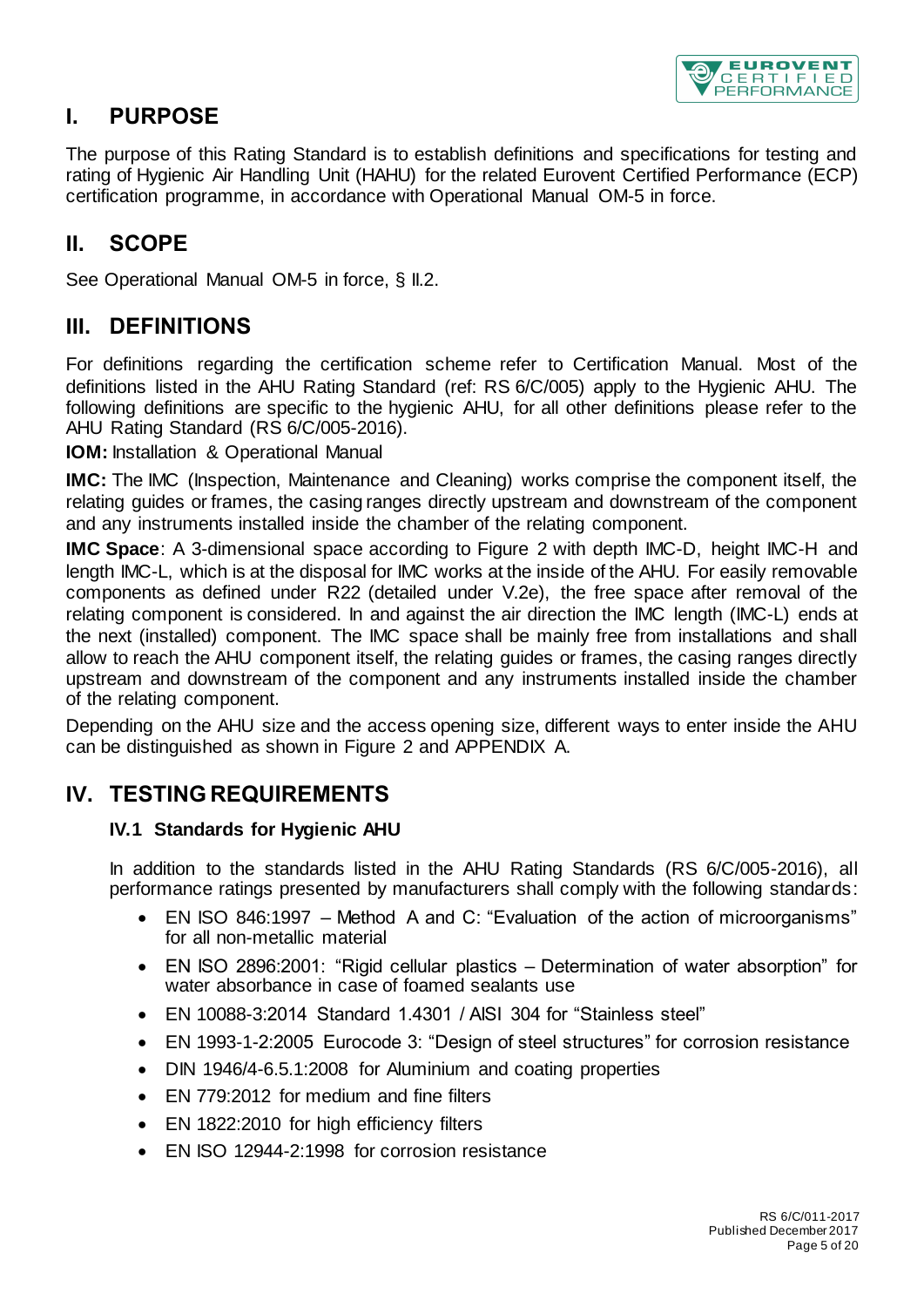

## <span id="page-5-0"></span>**V. RATING REQUIREMENTS**

The hygienic option of the AHU programme proposes 3 levels of certification defined as Level 1 to Level 3. The higher the rating, the more hygienic the AHU unit.

As a reference only:

- Level 1 would be appropriate for schools, offices and hotels
- Level 2 for hospital
- Level 3 for food processes, pharmaceutical, white rooms and equivalent.

The previous list is not exhaustive and must be used as a reference only.

<span id="page-5-1"></span>Final customer/user who has complete and detailed knowledge of the building application shall decide which Hygienic rating level is appropriate.

#### **V.1 General**

#### **a. Planning**

<span id="page-5-5"></span><span id="page-5-2"></span>**R1.** Coating, paints and sealing materials releasing harmful substances or odors are not allowed. Likewise insulating materials, porous linings, or seals used within the airflow are prohibited.

Refer to DIN 1946 section 6.5.1

**Level 1, 2 & 3:** Requirement applied

**R2.** Cleaning methodology, general arrangement and dimension of the AHU including location of doors and/or hatches shall be including in the IOM of the product.

<span id="page-5-3"></span>**Level 1, 2 & 3:** Requirement must be included in the IOM of the product

#### **b. Manufacture**

**R3.** All surfaces which are in contact with air stream shall be cleaned and particles removed after manufacture (e.g. with electrical broom, steam or mop)

Level 1: Procedure shall be included in the quality system of the manufacturer

<span id="page-5-4"></span>**Level 2 & 3: Level 1 and** Final disinfection requirement after mounting the modules of unit (before installing the filters) on site must be included in the IOM.

#### **c. Shipment**

**R4.** Flat packing delivery of units is not allowed.

In order to comply with restricted buildings accesses or transportation limits, units might be delivered in sections, blocks or sub-assemblies to be assembled together on site. In that case, the assembly method shall be explained in the IOM or the site assembly to be performed by personal trained by the manufacturers.

Level 1, 2 & 3: Procedure shall be included in the quality system of the manufacturer.

In case of blocks or sub-assemblies delivery, requirements must be included in the IOM of the manufacturer or evidence showing that a qualified person is in charge of the assembly shall be provided.

**R5.** After manufacture the AHU shall be fully dry, clean and properly packed with weather protection in order to protect the unit during shipment. The same rule applies for the components.

**Level 1, 2 & 3:** Procedure shall be included in the quality system of the manufacturer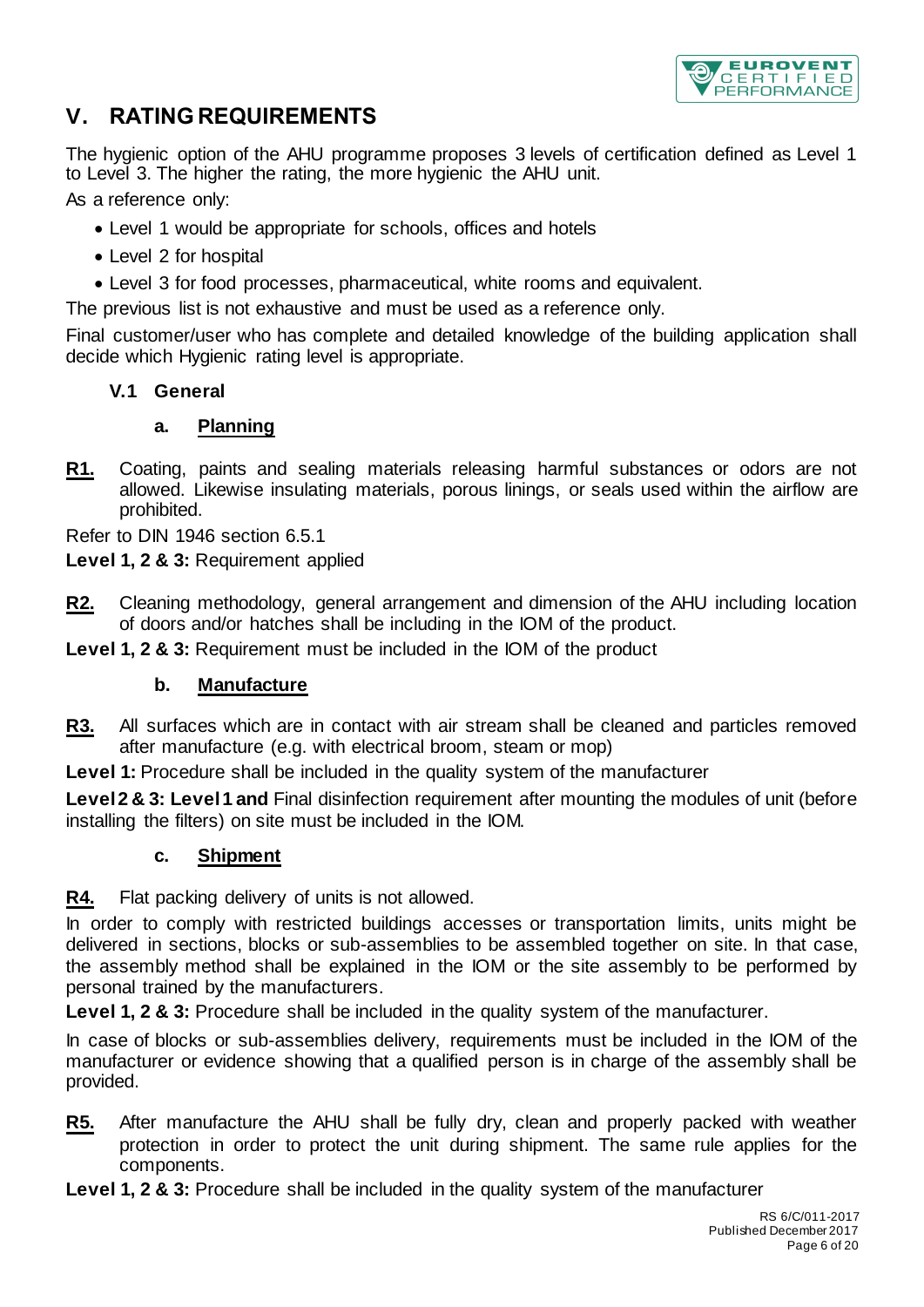

**R6.** Every component of the ventilation system shall be protected from potential damage and contamination after manufacture and this until the installation on site of the unit.

**Level 1, 2 & 3:** Procedure shall be included in the quality system of the manufacturer.

- **R7.** Every component shall be covered before shipment to avoid any dust infiltration. Manufacturer shall ensure that the components are in clean and dry conditions.
- Level 1, 2 & 3: Procedure shall be included in the quality system of the manufacturer
- **R8.** During the on-site storage every door, hatch and other type of openings (if applicable) shall be sealed.
- **Level 1, 2 & 3:** Requirement must be included in the IOM of the product

**R9.** Manufacturer shall ensure that no residue remains within the air flow after manufacture. Level 1. 2 & 3: Procedure shall be included in the quality system of the manufacturer

#### <span id="page-6-2"></span>**V.2 Unit Housing**

#### **a. Metallic Materials**

<span id="page-6-3"></span>**R10.** Metallic material shall be corrosion resistant, minimum requirements for internal surfaces are described under each "Level".

Internal surfaces include the following:

- a) Inside panels / door metallic surface
- b) Metallic parts which holds components (rails, holding constructions, etc.)Housings of the components (filter frame, coil frame, heat exchanger frame, fan frame)
- c)Ventilation component itself (coil fins, heat exchanger fins, fan's impeller)
- d) Motors

Fixing elements should correspond regarding corrosion resistance to the surfaces as indicated above.

If coating or painting is used, refer to coating section [\(R1\)](#page-5-5)

**Level 1 & 2:** Minimum materials resistance according to corrosivity class C3 in accordance with EN ISO 12944-2:1998 or aluminum

**AND** Drain pans shall be in stainless steel with at least 18% Cr and 8% Ni (for instance EN steel 1.4301 - AISI 304; minimum corrosion resistance class CRC: II (2) according EN 1993- 1-4:1995 EUROCODE 1-4) or aluminum (at least AlMg; in accordance with DIN 1946/4- 6.5.1:2008)

**Level 3:** Minimum materials resistance according to corrosivity class C4 in accordance with EN ISO 12944-2:1998 or aluminum

**AND** Floor and drain pans shall be in stainless steel with at least 18% Cr and 10% Ni (for instance EN steel 1.4401 - AISI 316; minimum corrosion resistance class CRC: II (2) according EN 1993-1-4:1995 EUROCODE 1-4) or aluminum (at least AlMg; in accordance with DIN 1946/4- 6.5.1:2008)

#### **b. Non-Metallic Materials**

<span id="page-6-5"></span><span id="page-6-4"></span><span id="page-6-1"></span><span id="page-6-0"></span>**R11.** For all non-metallic parts excluding paints*, cables and control equipment* but including sealants, gaskets, filters, etc*. (non exhaustive list)* with surface in *contact with the air* > 5 cm² (summed up surface per each part type). Proof by test reports from hygiene institute as per EN ISO 846:1997 shall be presented. The maximum allowed growth rate for microorganisms according to Table 4 and 5 of ISO 846:1997 is 1.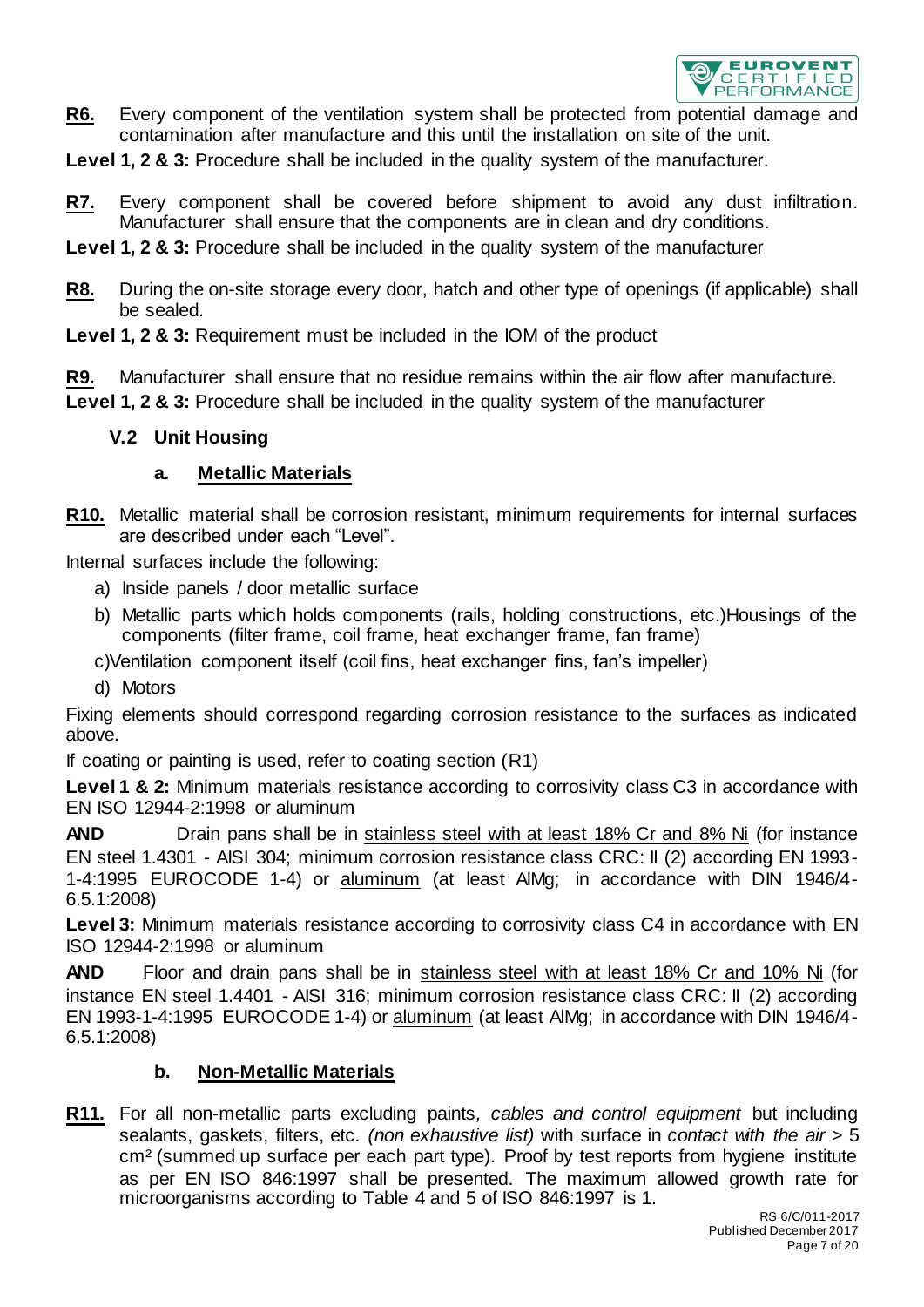

#### **Level 1** *& 2***:** Requirement applied

*Level 3: Requirement applied and the cabling to electrical components shall not cross another section (or component space) than the space dedicated to this specific component.*

- <span id="page-7-2"></span>**R12.** Porous or open cell materials as linings, insulating materials (except acoustic baffles) sealants and rubbers in contact with the airflow are not permitted.
- <span id="page-7-0"></span>**Level 1, 2 & 3:** Requirement applied

#### **c. General AHU Arrangement**

**R13.** The H-AHU certification is related to AHU within the scope of the *Rating Standard RS 6/C/005*, but with the following exclusions:

a) For the H-AHU certification are considered only floor mounted AHU with horizontal air flows (no vertical units).

b) For the maintenance are considered only AHU with lateral inspection doors / hatches.

- **Level 1, 2 & 3:** Requirement applied
- **R14.** Every component selected in the software (air filters, heat exchangers (energy recovery systems and coils, droplet separators, fans, humidifiers, dehumidifiers, silencers*, dampers*) shall be installed within/inside the AHU.
- <span id="page-7-1"></span>**Level 1, 2 & 3:** Requirement applied

#### **d. Inner Casing Surface**

**R15.** Except for doors and hatches grooves, joints and gaps between panels and gaps between panels and frame profiles shall have maximum width of 3mm.



#### **Figure 1: Gaps between panels and fram profiles schematic**

**Level 1, 2 & 3:** Requirement applied

- **R16.** Except for doors and hatches grooves, joints and gaps between panels and also gaps between panels and frame profiles at the floor shall be sealed to create a smooth and closed surface with a material according to *V.2b*.
- **Level 1:** No Requirements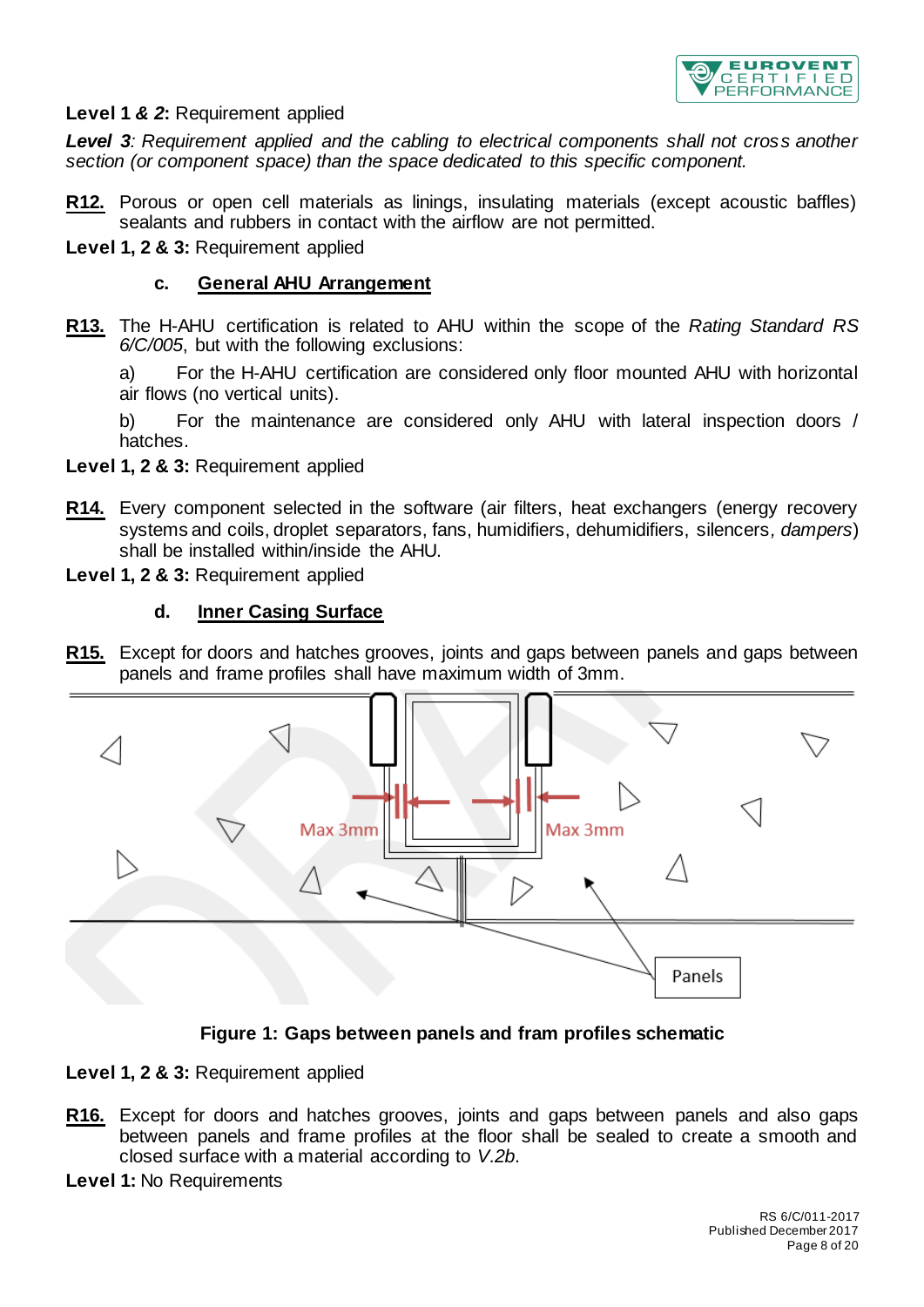

#### **Level 2 & 3:** Requirement applied

**R17.** Except for doors and hatches grooves, joints and gaps between panels and also gaps between panels and frame profiles at the complete inner casing surface shall be sealed to create a smooth and closed surface with a material according to *V.2b*.

#### **Level 1 & 2:** No requirements

#### **Level 3:** Requirements applied

**R18.** Sealants for lids, hatches and doors for IMC shall be located directly at the inside casing surface to avoid any gap or groove.

Sealants for lids, hatches and doors shall be easily replaceable or otherwise installed in a mechanically protected position.

Sealants fixed by direct chemical bonding (FIPFG: Formed in Place Foam Gaskets) are considered as not replaceable. For proper mechanical protection these sealants shall be applied on the lid, hatch or door leaf (but not on the door frame).

Mechanically fixed sealants (inserted in or clamped on a profile) are considered as replaceable, thus they can be located on the lid, hatch or door leaf as well as on the frame.

For the sealants of lids, hatches and doors the requirements of *[R11](#page-6-5) and [R12](#page-7-2)* shall be fulfilled independently from the surface of the sealant in the airstream.

For the fixation of sealants for lids, hatches and doors:

**Level 1 & 2:** Mechanical fixing (inserted in or clamped on a profile) or direct chemical bonding (FIPFG: Formed in Place Foam Gaskets) or fixation by a bi -adhesive film or a glue are allowed.

**Level 3**: Mechanical fixing (inserted in or clamped on a profile) or direct chemical bonding (FIPFG: Formed in Place Foam Gaskets) are allowed. Sealants fixed with a bi -adhesive (film or a glue) are not allowed.

**R19.** To reduce the risk of injuries for the maintenance staff and to ensure safe and proper cleaning at the inside of the AHU, fasteners (e.g. self-tapping screws ...) shall not point inside the unit, sharp edges and open rivets are not allowed inside the housing.

<span id="page-8-2"></span><span id="page-8-1"></span>**Level 1, 2 & 3:** Requirement applied

#### **e. General Requirements to the Casing for Inspection, Maintenance and Cleaning (IMC)**

- <span id="page-8-4"></span><span id="page-8-0"></span>**R20.** The design shall be such that a maintenance person can reach manually at any inner casing surface for:
	- a) Cleaning with a sponge, a mop or similar. No residue shall remain after cleaning.
	- b) Access to all components and relating fixing elements.

For the necessary IMC works, any component (air filters, heat exchangers (energy recovery systems and coils, droplet separators, fans, humidifiers, dehumidifiers, *dampers,* silencers, water trays of humidifiers and condense trays of cooling sections or energy recovery systems) in the air stream shall be easily accessible (*[R22](#page-9-1)* & *[R23](#page-9-2)*) (installed in the AHU) **OR** alternatively quickly removable (*[R21](#page-8-3)*).

In any case, sufficient space (*[R24](#page-10-7)*) shall be available in the AHU allowing proper IMC. The underlined notions are specified in the following requirements (*[R21](#page-8-3)*, *[R22](#page-9-1)*, *[R23](#page-9-2)* and *[R24](#page-10-7)*).

**Level 1, 2 & 3:** Requirement applied

<span id="page-8-3"></span>**R21.** Any component as defined under *[R20](#page-8-4)* shall be quickly removable.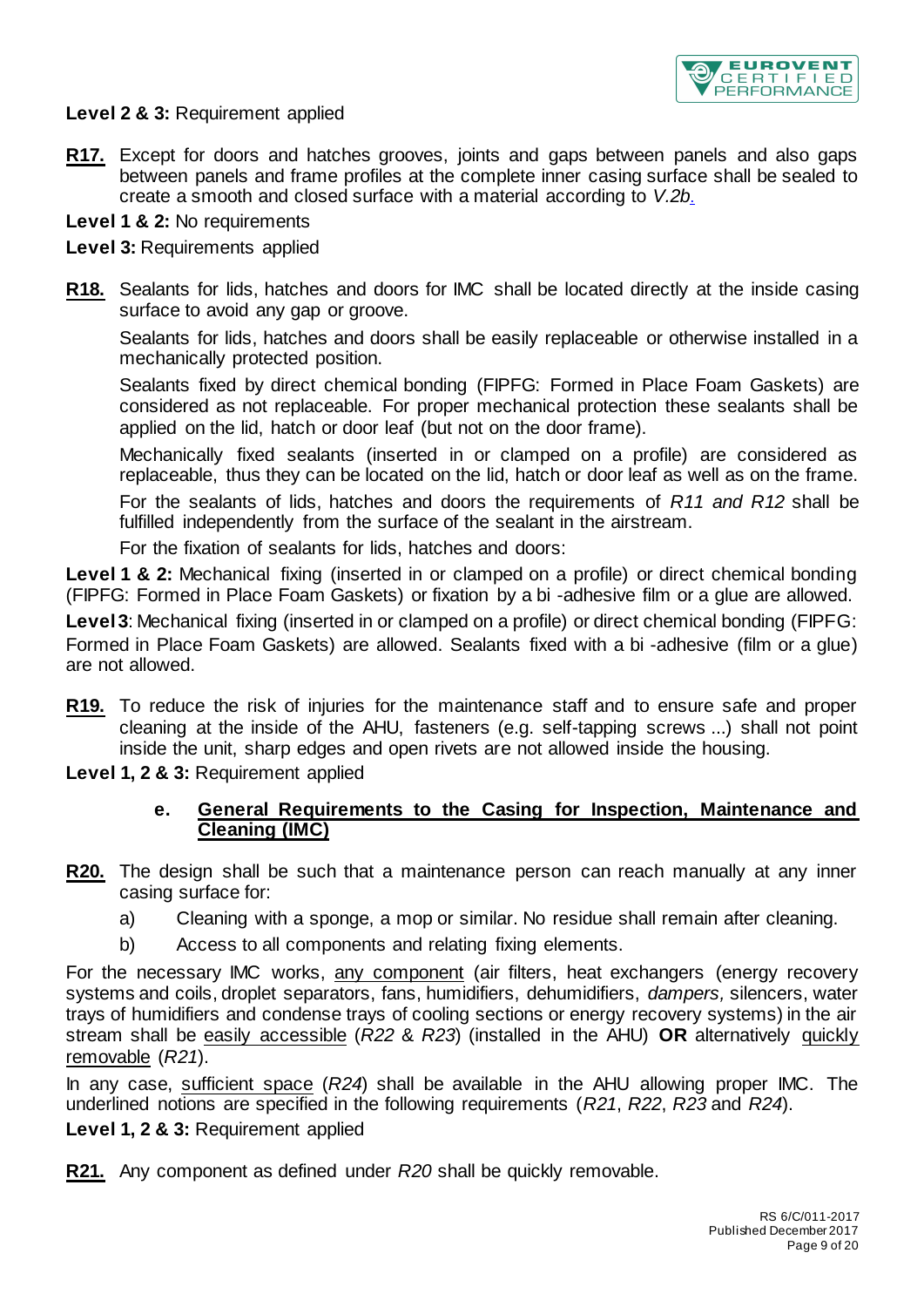

A component designed for the purpose of IMC as "quickly removable" shall have a weight of maximum 25 kg.

Quickly removable means that after opening the access door or hatch, the component is directly removable within a short time.

Note: For that reason, a water or a refrigerant coil cannot be claimed as "quickly removable". It is not allowed, that other installations (cables, instruments…) hinder the quick removal of the component.

- **Level 1, 2 & 3:** Requirement applied
- <span id="page-9-1"></span>**R22.** Any component as defined under *[R20](#page-8-4)* shall be easily accessible:

AHU components require a quick and easy access to the unit inside through access openings. As access opening for IMC is accepted only a (quickly removable) hatch or a hinged door, according the following definition:

c) The opening of any access opening (door or hatch) shall be possible within 10 seconds.

d) For hatches (not hinged access doors) the maximum allowed weight is 25 kg and the maximum allowed width of the hatch is 600 mm (except for silencers). The hatches shall be equipped with handles for proper handling.

e) For minimum free opening width [OW as per [Figure 2\]](#page-9-0) and minimum free opening height [OH according [Figure 2\]](#page-9-0) of the access opening, please refer to [APPENDIX A](#page-17-1)



**Figure 2: Opening dimensions – IMC dimensions**

<span id="page-9-0"></span>Note: Panels which shall be unscrewed for the access are not accepted. At access openings, no installations shall be fixed (cables, instruments....) which hinder the quick opening.

**Level 1, 2 & 3:** Requirements applied + refer to *[APPENDIX A](#page-17-1)* for 'Access and Space' requirements.

<span id="page-9-2"></span>**R23.** For any component defined under *[R20](#page-8-4)*, an easy access shall be ensured **from both sides** (upstream and downstream):

For components, which are quickly removable according to *[R21](#page-8-3)*, the component itself is deemed to be accessible from both sides. Nevertheless, the relating guides or frames, the casing ranges directly upstream and downstream of the component and any instruments installed inside the chamber of the relating component shall also be accessible for these quickly removable components.

**Level 1:** No requirements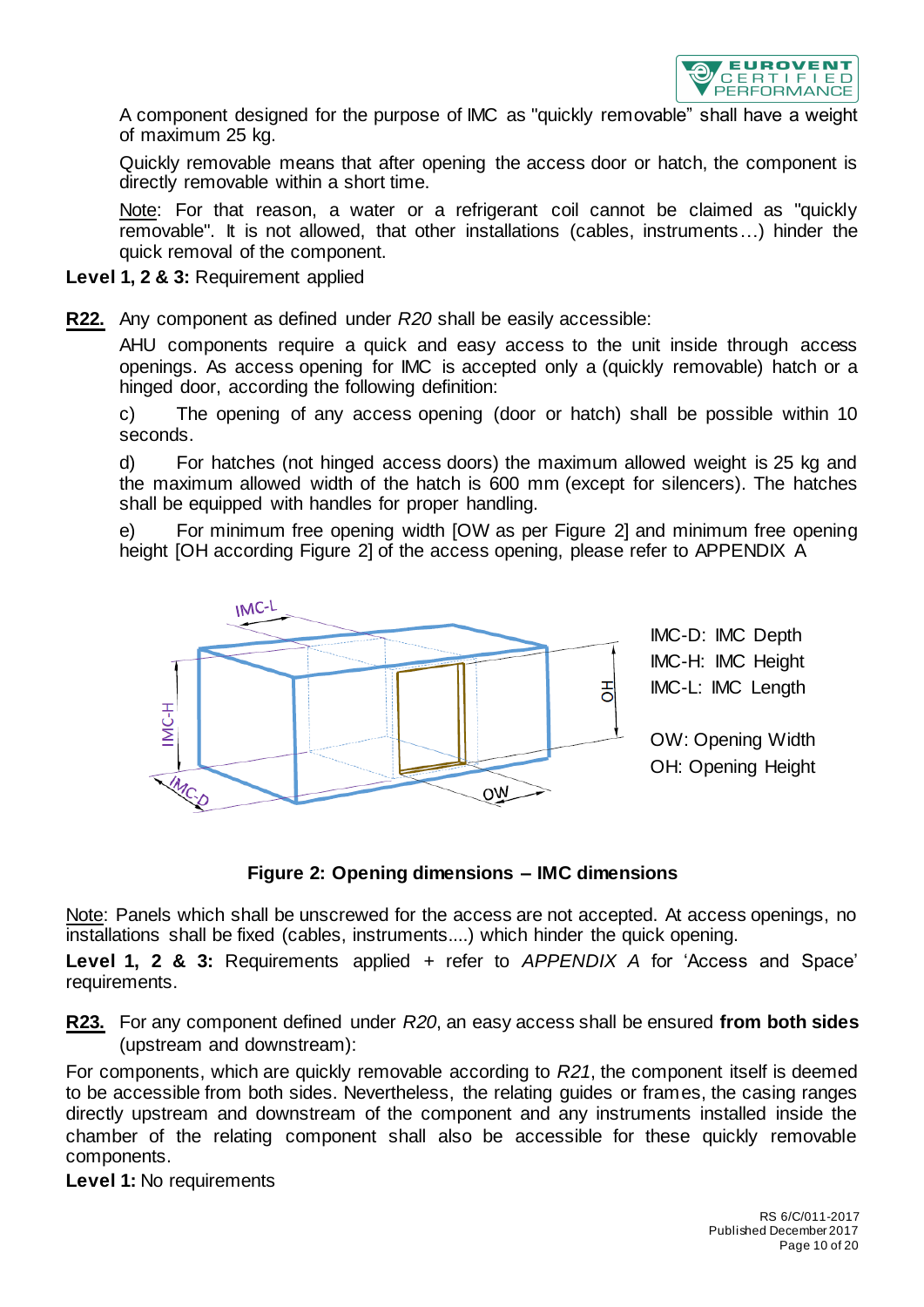

**Level 2 & 3:** Requirement applied

- <span id="page-10-7"></span>**R24.** *Sufficient space*: To allow the necessary IMC work, sufficient space shall be available. The IMC space is considered sufficient if the minimum space requirements defined in *[APPENDIX A](#page-17-1)* are satisfied.
- **Level 1, 2 & 3:** Refer to *[APPENDIX A](#page-17-1)*.
- <span id="page-10-8"></span>**R25.** Droplet separators downstream cooling coils shall be easily accessible and quickly removable or alternatively have an access door and plenum between cooling coils and droplet separator as defined in *[APPENDIX A](#page-17-1)*. In case that there is no compliant space between cooling coil and droplet separator and the droplet separator itself is easily removable, the length (in air direction) of the removed droplet separator can be used as available length for IMC of the cooling coil.
- **Level 1, 2 & 3:** Requirement applied
- **R26.** For easy removal of droplet separators, these shall be side removable in parts with maximum weight of 25 kg and maximum width of 1000 mm.
- <span id="page-10-5"></span><span id="page-10-1"></span>**Level 1, 2 & 3:** Requirement applied

#### **f. Requirement regarding filter maintenance**

<span id="page-10-0"></span>**R27.** Filter change shall be possible from the dirty air side or by side removal. The installed filter frame shall correspond to the filter class installed and the manufacturer shall be certified minimum for the installed filter bypass leakage. In any case the requirements for sufficient space and easy access for IMC shall be maintained.

#### **Level 1:** Requirement applied

*Level 2 & 3: Requirement applied and the complete filter(s) frame shall be sealed to the casing frame.*

- <span id="page-10-2"></span>**R28.** Filter chambers shall be accessible for the IMC works. For unit *internal* heights > **X** mm; the access to both sides (upstream and downstream the filter) shall be possible. For that reason an access door on clean air side is mandatory.
- **Level 1:**  $X = 1600$  mm
- **Level 2:**  $X = 1300$  mm
- **Level 3:**  $X = 900$  **mm**
- <span id="page-10-6"></span><span id="page-10-4"></span>**R29.** During filter maintenance gasket shall be checked and changed if necessary. **Level 1, 2 & 3:** Requirement to be included in the IOM.

#### **g. Other requirements related to casing**

**R30.** To avoid condensation, the certified model box shall have a minimum thermal bridging class of **X**.

**Level 1&2:**  $X = TB3$ 

Level  $3: X = TR2$ 

<span id="page-10-3"></span>**R31.** The certified model box shall have at least a tightness class of **X** *and the Real Unit shall have at least a tightness class of Y*.

**Level 1 & 2**: X = L2 (M) *& Y = L2 (R)*

**Level 3**:  $X = L1$  (M) &  $Y = L1$  (R)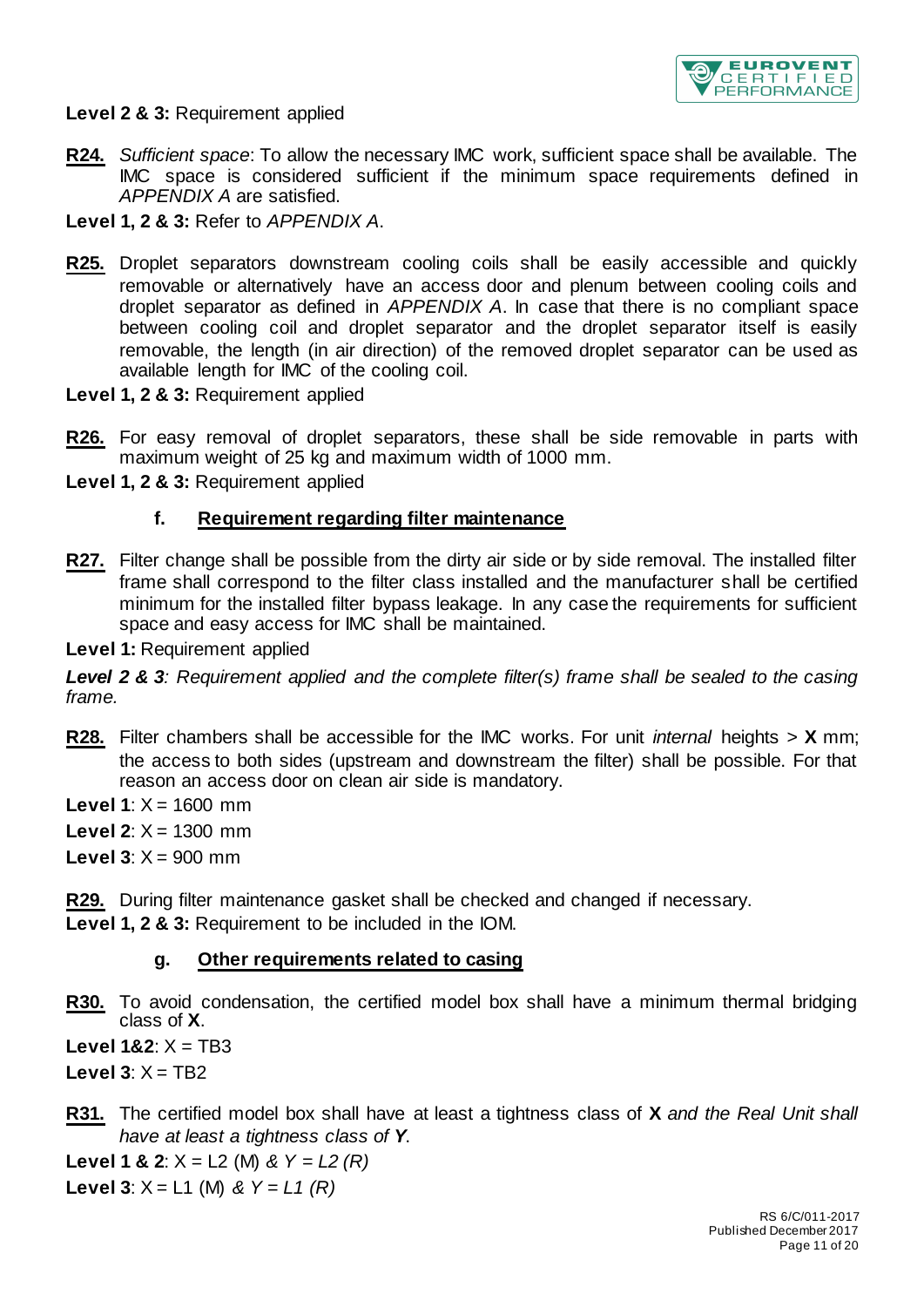

**R32.** All drain pans, condense trays and water tanks shall have a sufficient slope from any point of the bottom to the drain tube. The requirement is deemed to be fulfilled, if after filling them with 5 l/m² water, minimum the percentage **X** has been drained off over a period of 10 minutes.

**Level 1***, 2 & 3***:** X = 95% (25 cl/m² *of remaining water*)

Note: The manufacturer shall provide the appropriate material to test this requirement during the audit

- <span id="page-11-0"></span>**R33.** *Drain pipes of unit shall have a diameter of at least 40 mm and sufficient slope and run via a siphon with free discharge into the sewer system. A backflow protection is mandatory for negative pressures. In case it is not provided by the manufacturer, it shall be stated in the IOM.*
- **Level 1, 2 & 3:** Requirement applied
- <span id="page-11-1"></span>**R34.** Drains with positive and negative pressure levels shall be constructed separately with each having an individual siphon.
- **Level 1, 2 & 3:** Requirement applied
- **R35.** All connecting pipes passing through the casing where there is a risk of condensation shall be insulated.
- <span id="page-11-6"></span>**Level 1, 2 & 3:** Requirement applied.

#### **V.3 Air Treatment**

#### **a. Filter**

- <span id="page-11-8"></span><span id="page-11-7"></span><span id="page-11-3"></span><span id="page-11-2"></span>*R36. A minimum M5 filtration stage shall be installed upstream of any component (except dampers or filter pre-heater)*
- *Level 1, 2 & 3: Requirement applied*
- <span id="page-11-4"></span>**R37.** Air filters shall be selected and arranged in order to ensure a good incoming air quality (as a minimum).The filter efficiency according to EN 779:2012 of the filters shall be certified by a certification body accredited ISO 17065:2012.

**Level 1 & 2:** The filtration efficiency at 0.4 um of all filters installed shall be equivalent to an M5 filter on the exhaust side and to an F7 filter on the supply side.

Level 3: The filtration efficiency at 0.4  $\mu$ m of all filters installed shall be equivalent to an M5 filter on the exhaust side and to an F9 filter on the supply side.

<span id="page-11-5"></span>**R38.** Manufacturer shall ensure that closed cell gasket are used and that the seal is properly fastened. The section related to non-metallic materials (test reports from hygiene institute according EN ISO 846:1997) shall be applied.

Manufacturer shall ensure that closed cell gasket are used and that the seal is properly fastened.

#### **Level 1 & 2:** Requirement applied

**Level 3:** Level 1 & 2 requirements **and** the gasket shall be either fixed on the filter frame and changeable or on the filter cell.

**R39.** Bag filter must be in vertical position (this requirement does not apply to rigid filters). It shall be clearly indicated in the IOM that the filter shall always be in a vertical position, it is also recommended to put a label on the unit.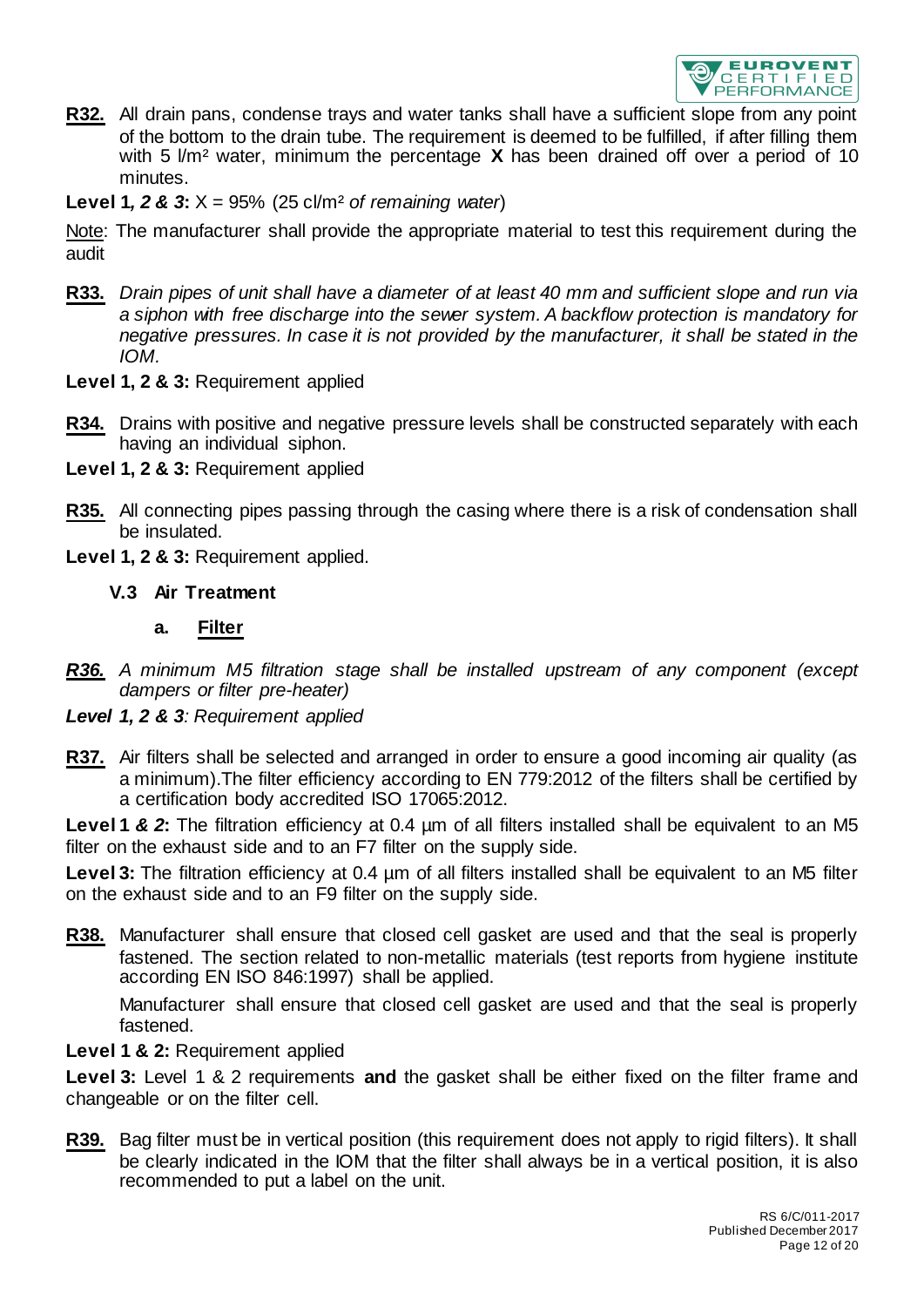

#### **Level 1, 2 & 3:** Requirement applied

- **R40.** To facilitate the maintenance of the air filter the following information shall be permanently indicated on the air-filter chamber:
	- Dimensions
	- Filter class:
		- o For medium and fine filters it shall be according to EN 779:2012
		- o For high efficiency filters it shall be according to EN 1822:2010
	- Number of air filters
	- Actual air volume of the installed system
	- Final pressure drop based on the fan's characteristics

**Level 1, 2 & 3:** Requirement applied

<span id="page-12-0"></span>**R41.** Each filter stage shall be equipped with a differential-pressure gauge. The measuring display device shall be easily accessible and easily readable by future users.

**Level 1 & 2:** For each filter a visual signaling or an alarm in the control system is mandatory. For units to be installed outdoor liquid manometer is not allowed.

**Level 3:** For each filter an alarm in the control system is mandatory. For units to be installed outdoor liquid manometer is not allowed.

*Note: Should the control system be delivered by the manufacturer, the requirements apply. Should they not, the requirement shall be written in the IOM.*

**R42.** The supply side shall be filtered by two filter stages.

**Level 1:** No requirements

**Level 2 & 3:** Requirement applied **and** the first stage of filter class shall be at least **M5**.

Note: if a third stage filter is required, it can be present within the unit or outside the unit. Therefore this is not in the scope of this programme.

- **R43.** Recirculated air shall be filtered with the same requirement as defined under [R36](#page-11-8) for supply air filter.
- **Level 1 & 2:** Requirement applied

<span id="page-12-1"></span>**Level 3:** No recirculated air shall be allowed.

#### **b. Cooling and Heating Coil**

**R44.** For energy and hygiene reasons the distance between the fins of the coolers that can dehumidify shall be at a minimum **Y** mm, otherwise, the distance between fins shall be at a minimum **X** mm.

Note: This applies also to cooling coil within run around coil

**Level 1 & 2:**  $X_{\text{min}} = 2.0$  mm and  $Y_{\text{min}} = 2.5$  mm

**Level 3:**  $X_{\text{min}} = 2.5$  m and  $Y_{\text{min}} = 3.0$  mm

**R45.** Air heaters, which are used for drying before the first filter stage, shall guarantee a minimum distance between the fins of at least 4 mm.

**Level 1, 2 & 3:** Requirement applied

**R46.** The fins shall have a thickness of X.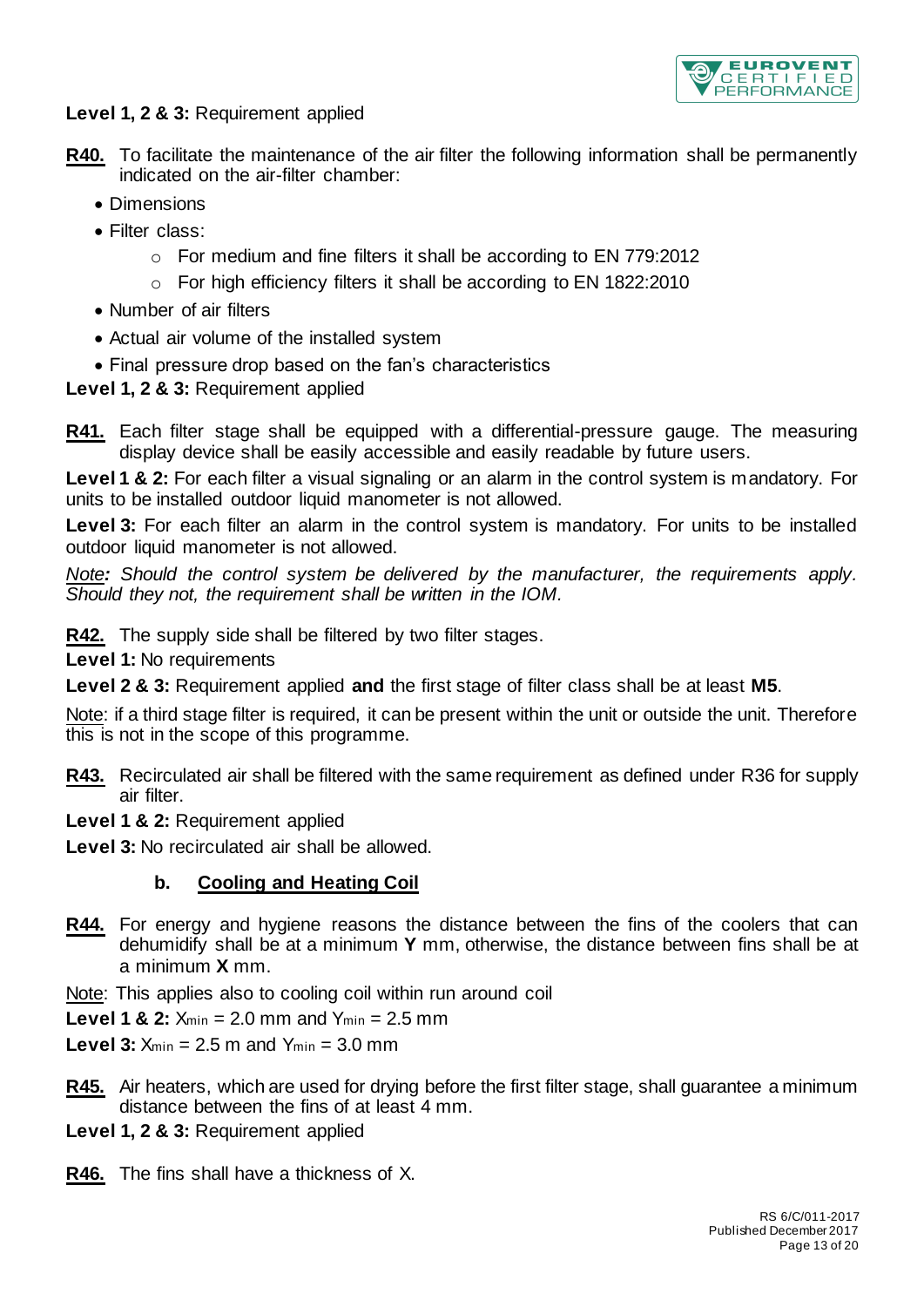

**Level 1:**  $X_{min} = 0.10$  mm **Level 2 & 3:**  $X_{\text{min}} = 0.12$  mm

**R47.** For hygiene reasons, coolers with dehumidification shall not be arranged immediately before air filters or silencers. Fans, heaters *or droplet separators* shall be installed in between to limit the relative humidity.

Selection software to alert the user that cooler with dehumidification shall not be arranged immediately before air filters or silencers

<span id="page-13-5"></span>Level 1, 2 & 3: Requirement applied

#### **c. Humidifier**

**R48.** For clean application humidifier shall be installed with at least an element (Coil, fan, heat exchanger, droplet separator) between humidifier and final filter or silencers.

A maximum of 90% RH is allowed before each filter section or silencer.

<span id="page-13-6"></span><span id="page-13-1"></span>**Level 1, 2 & 3:** Requirement must be included in the IOM of the product.

#### **d. Dehumidifier**

<span id="page-13-0"></span>**R49.** Any solid or liquid absorbent shall be harmless, a test report showing the compliance of the product used shall be provided.

Filtration downstream the desiccant unit shall be minimum **X.**

- **Level 1 & 2:** Requirement applied and  $X = F7$
- **Level 3:** Requirement applied and  $X = F9$
- **R50.** No moisture can carry over to the components or sections downstream of the coil. Selection software to alert the user that cooler with dehumidification shall not be arranged immediately before air filters or silencers.
- <span id="page-13-7"></span><span id="page-13-3"></span>**Level 1, 2 & 3:** Requirement applied

#### **e. Heat Recovery System (HRS)**

**R51.** The coils in the run around coils shall comply with the requirements of coils.

**Level 1, 2 & 3:** Refer to *V.3b*.

- <span id="page-13-2"></span>**R52.** Heat exchangers shall be easy to clean and to disinfect in order to avoid any kind of contamination.
- *Level 1, 2 & 3: Requirement applied*

#### <span id="page-13-4"></span>*R53. Cross contamination*

*Level 1: Cross contamination between extract air and supply air at design condition shall be limited to EATR ≤ 5%. To assess EATR, both the leakage across the heat recovery device and, if applicable, the leakage across partition walls between supply part and extract part shall be considered.*

*Evaluation of the leakage: Leakage shall be based on the calculated operating pressure in the unit sections at design pressure drop for components and design external pressure. External pressure in the calculation is set at 50 Pa at the non-building side (if ducted) and the remainder at the building side (EN 13053:2006 §5.2.3.1.1.1)*

- *OR The final supply air shall be filtered as the supply air defined under IV.3a*
- *OR The return air shall be filtered as the supply air defined under IV.3a.*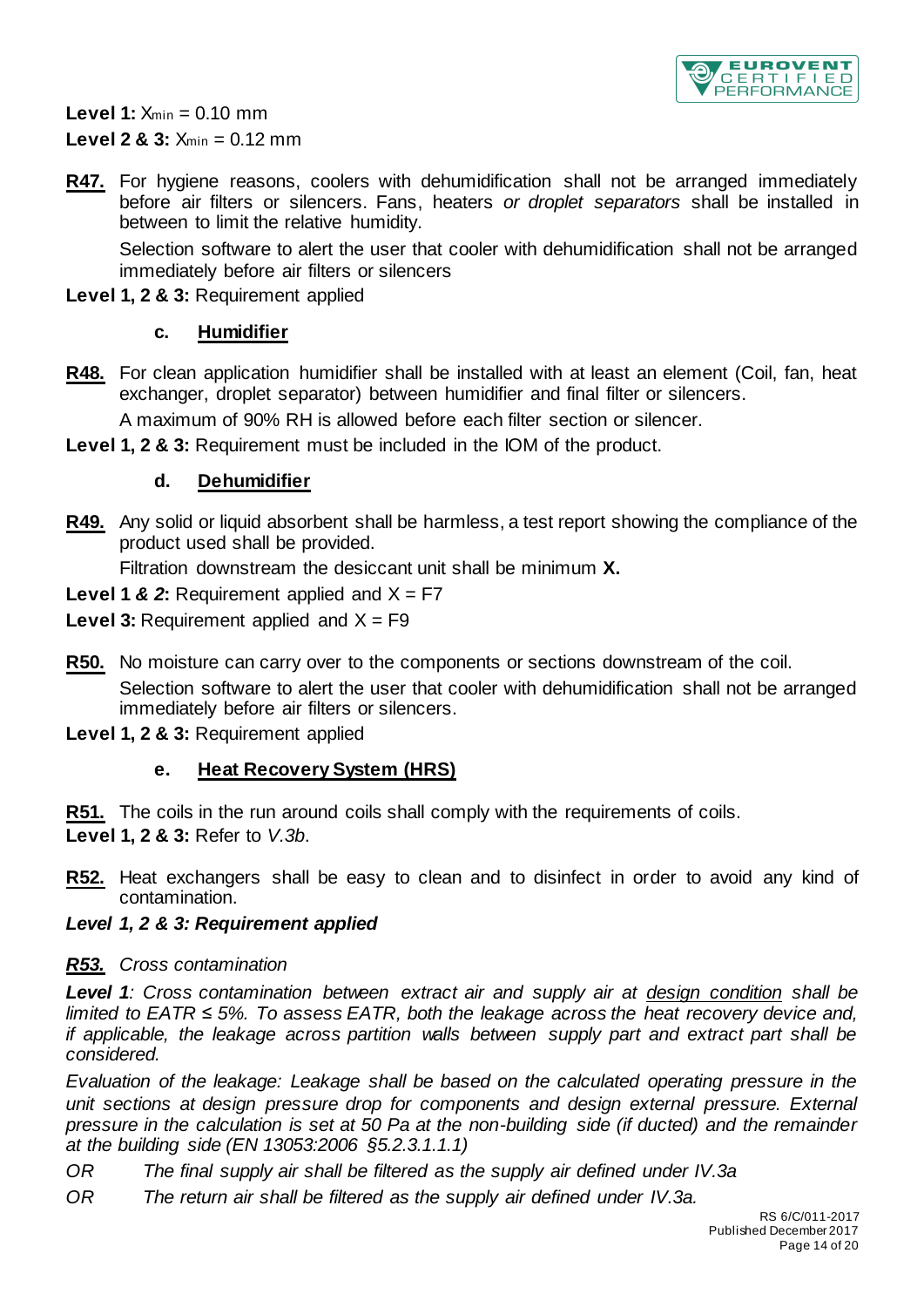

*OR No requirement if the air handling unit is equipped with a recirculation damper.*

*Level 2: Cross contamination between extract air and supply air at operational condition shall be limited to EATR ≤ 5%. To assess EATR, both the leakage across the heat recovery device and, if applicable, the leakage across partition walls between supply part and extract part shall be considered.*

*Evaluation of the leakage: Leakage shall be based on the calculated operating pressure for worst*  possible operational conditions. Worst possible operational conditions exist when pressure *differential between supply part and extract part are the lowest:*

- *For the supply part the highest pressure drop of components upstream the fan and lowest pressure drop for components downstream the fan shall be considered for components with variable pressure drop (filters, dry/wet heat exchangers).*
- *For the extract part the lowest pressure drop of components upstream the fan and highest pressure drop for components downstream the fan shall be taken for components with variable pressure drop.*

*System failure do not have to be taken into account. External pressure in the calculation is set at 50 Pa at the non-building side (if ducted) and the remainder at the building side (EN 13053:2006 §5.2.3.1.1.1)*

*OR The final supply air shall be filtered as the supply air defined under IV.3a* 

*OR The return air shall be filtered as the supply air defined under IV.3a.*

*OR No requirement if the air handling unit is equipped with a recirculation damper.*

*Level 3: Cross contamination between extract air and supply air at operational condition shall be precluded (EATR = 0%).*

*A positive pressure between supply side and extract side shall be ensured for the heat recovery section and, if applicable, partition walls between the two air streams.*

*Rotary heat exchangers shall be equipped with a purging sector with sufficient purge angle adapted to the nominal rotor speed.*

*A pressure control system with differential pressure sensor accross the sections with the lowest possible pressure difference shall safeguard this requirement.*

*If a lower value is measured than the minimum permissible value set at 50 Pa, the control system will proportionally (further) close an extract air inlet damper and/or generate an alarm.*

*The system shall be evaluated as described under level 2.*

*OR No requirements if the air handling unit is equipped with a recirculation damper.*

<span id="page-14-2"></span><span id="page-14-0"></span>*OR No requirements if the two airstreams are fully separated by individual casings and split heat recovery.*

#### **f. Fans**

<span id="page-14-1"></span>**R54.** Fans and fan drives shall be used rather than belt drive fans.

If a belt drive fans or fans with housing are used refer to *V.2e* for cleaning and maintenance.

*In case of use of a V-belt driven fan (exception: flat-belt drives), an additional filtration stage shall be installed immediately downstream of the fan (before any other component). The filtration efficiency of this filtration stage shall be at least equal to the highest filtration efficiency installed upstream of the fan (with a minimum of M5).*

*An inspection window plus inspection light for checking the visual aspect of the belt shall be installed (for any type of belt).*

*Level 1: Requirement applied*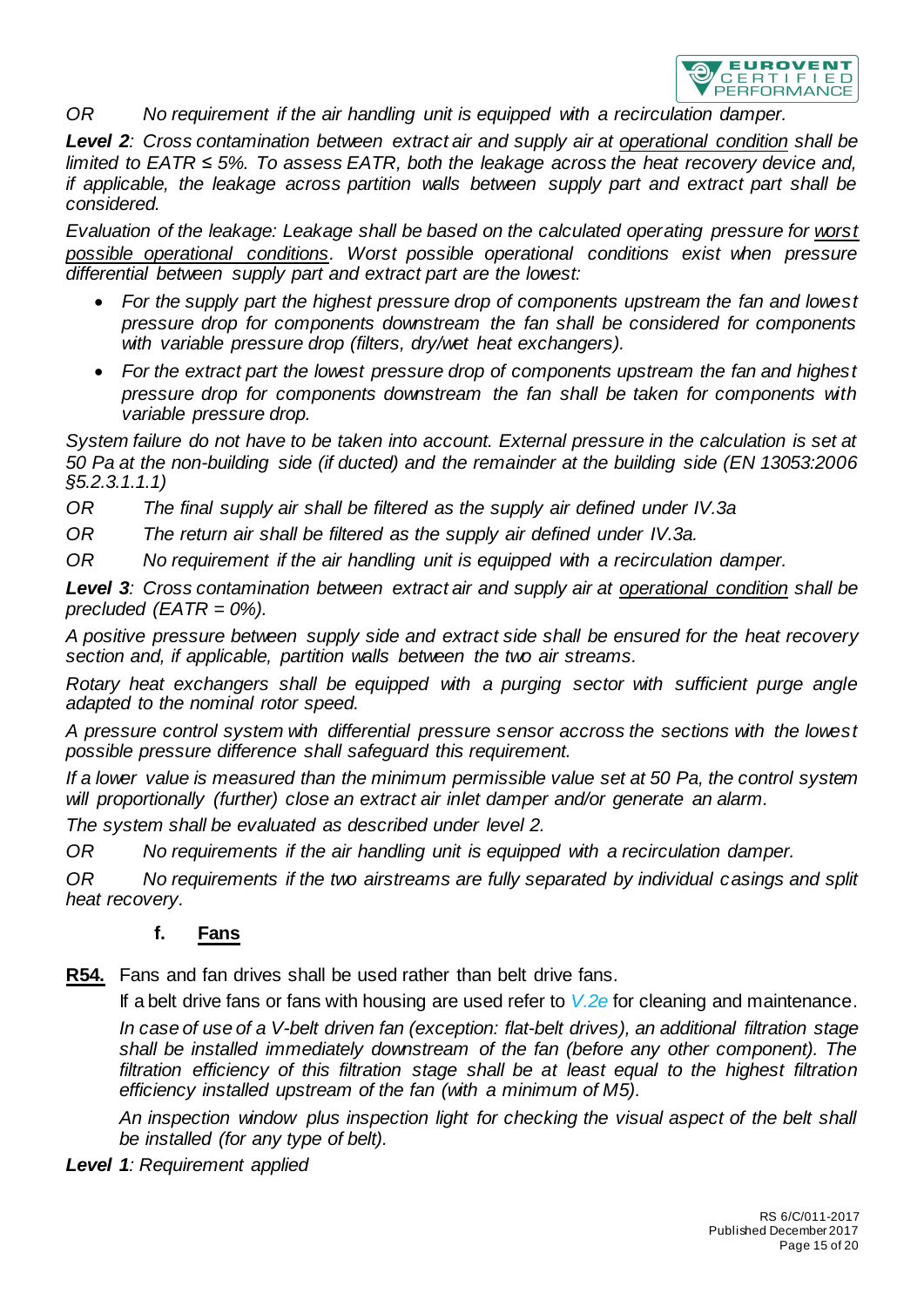

*Level 2 & 3: Requirement applied and the inspection window and inspection light is mandatory for any type of fans for units with an internal height above 1.3 m.*

**R55.** Fans shall be easily accessible for maintenance as described under *V.2e*.

Units with internal height below 1.6 m: Fan shall be removable.

- All screws or similar fixings visible when opening door or hatch
- Enough space for screws or fixing to be loosen and replaced with a simple tool (spanner, screw driver, etc. or no tool at all) unless a special tool is provided by Manufacturer.
- Withdrawal of the fan can be performed by maintenance personal only, without the help of an electrician (No need to undo electrical connection, only mechanical disassembly and only opening of electrical socket is allowed).

**Level 1, 2 & 3:** Requirement applied + Refer to V.2e for accessibility requirements.

If no electrical connection is delivered with the fan and the variable speed drive (VSD), then the requirement shall be included in the IOM.

- **R56.** If the water drain of a fan with housing is sealed it shall be easily accessible for cleaning and maintenance purposes. If not the fan shall be removable.
	- Plug is visible when opening the door or hatch
	- Enough space for plug to be open and removed with a simple tool (spanner, screw driver, etc. or no tool at all), unless a special tool is provided by Manufacturer.
	- Possibility to mop and wipe water below the fan (Min space about 3 cm below fan).

**Level 1, 2 & 3:** Requirement applied

- **R57.** Fans with housing shall have an easily removable inspection lid (applicable for nominal impeller diameters greater than 400mm):
	- Lid and all its fixings visible when opening the door or Hatch (Units with air flow height below 1,6 meter) **OR**
	- When entering the unit (Units with air flow height larger or equal to 1.6 meter) enough space to open and close latch with a simple tool (spanner, screw driver, etc. or no tool at all) unless a special tool is provided by Manufacturer.

<span id="page-15-0"></span>**Level 1, 2 & 3:** Requirement applied

#### **g. Silencer**

**R58.** Supply air shall be filtered upstream the silencer with minimum M5 filter.

**Level 1:** No requirements

**Level 2 & 3:** Requirement applied

**R59.** Material lined with sound-absorbent components shall be abrasion resistant, harmless and shall resist to cleaning (e.g. fiber glass).

Proof by test reports from hygiene institute as per EN ISO 846:1997 shall be presented. Certificate or technical report from supplier to be provided for fiber-glass compliance.

**Level 1, 2 & 3:** Requirement applied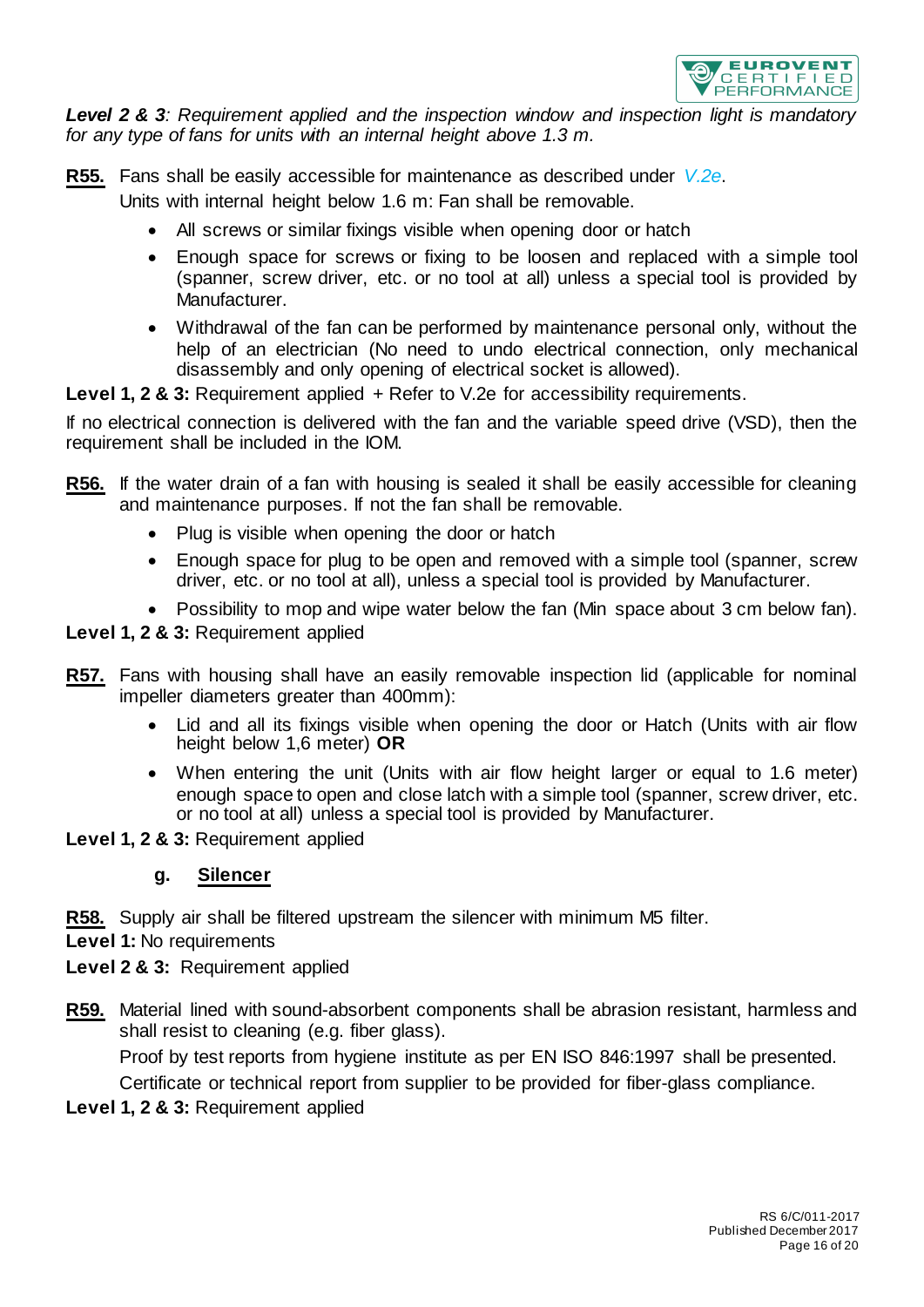

## <span id="page-16-0"></span>**VI. CERTIFIED PERFORMANCE REQUIREMENTS**

Only the hygienic Air Handling Units are certified within this programme. For the certification of classic AHU please refer to the *Rating Standard RS 6/C/005*.

## <span id="page-16-1"></span>**VII. TOLERANCES**

All the requirements of the selected level must be met in order to get achieve the certification. Each level can be achieved through the following process:

| Level 1              |  | Level 2                |  | Level 3                |  |  |
|----------------------|--|------------------------|--|------------------------|--|--|
| Level 1 requirements |  | Level 1 requirements   |  | Level 1 requirements   |  |  |
|                      |  | + Level 2 requirements |  | + Level 2 requirements |  |  |
|                      |  |                        |  | + Level 3 requirements |  |  |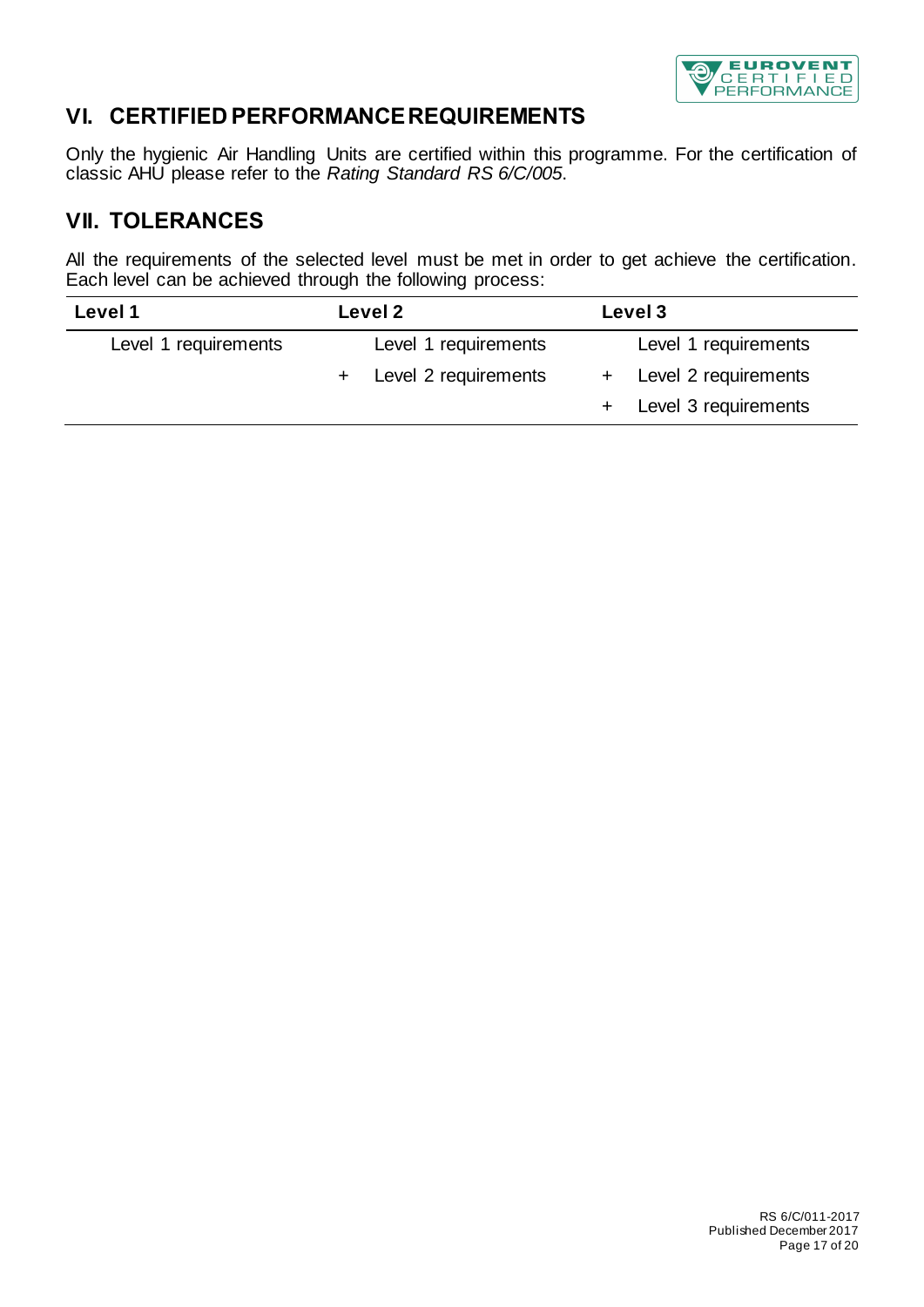

## <span id="page-17-1"></span><span id="page-17-0"></span>**APPENDIX A. ACCESS AND SPACE**

This appendix must be used to support *[R22,](#page-9-1) [R24](#page-10-7) and [R25](#page-10-8)*.

The following requirements apply for all levels:

**Free access opening width OW:** Free access opening width OW according to *[Figure 3](#page-17-2)* shall not be less than *the minimum* IMC-L *(according to [Table 1\)](#page-19-0)* minus 50 mm.

**Free access opening height OH:** Free access opening height OH according to *[Figure 3](#page-17-2)* shall be not less than IMC-H minus 80 mm. Only for units with IMC-H> 1.800mm OH shall have any value >1.720 mm.

**IMC depth IMC-D:** IMC-D shall be the complete internal AHU width according *[Figure 3](#page-17-2)* **IMC height IMC-H:** IMC-H shall be the complete internal AHU height according *[Figure 3](#page-17-2)*



#### **Figure 3: Opening dimensions – IMC dimensions**

<span id="page-17-2"></span>The *[Table 1](#page-19-0)* must be used to support *[R22](#page-9-1)*, *[R24](#page-10-7)* and *[R25](#page-10-8)*. *[Table 1](#page-19-0)* lists the requirements for Access + Space: assessment of unit size to requirements on access opening size and space requirements for IMC. A tolerance of 1% is accepted for section sizes.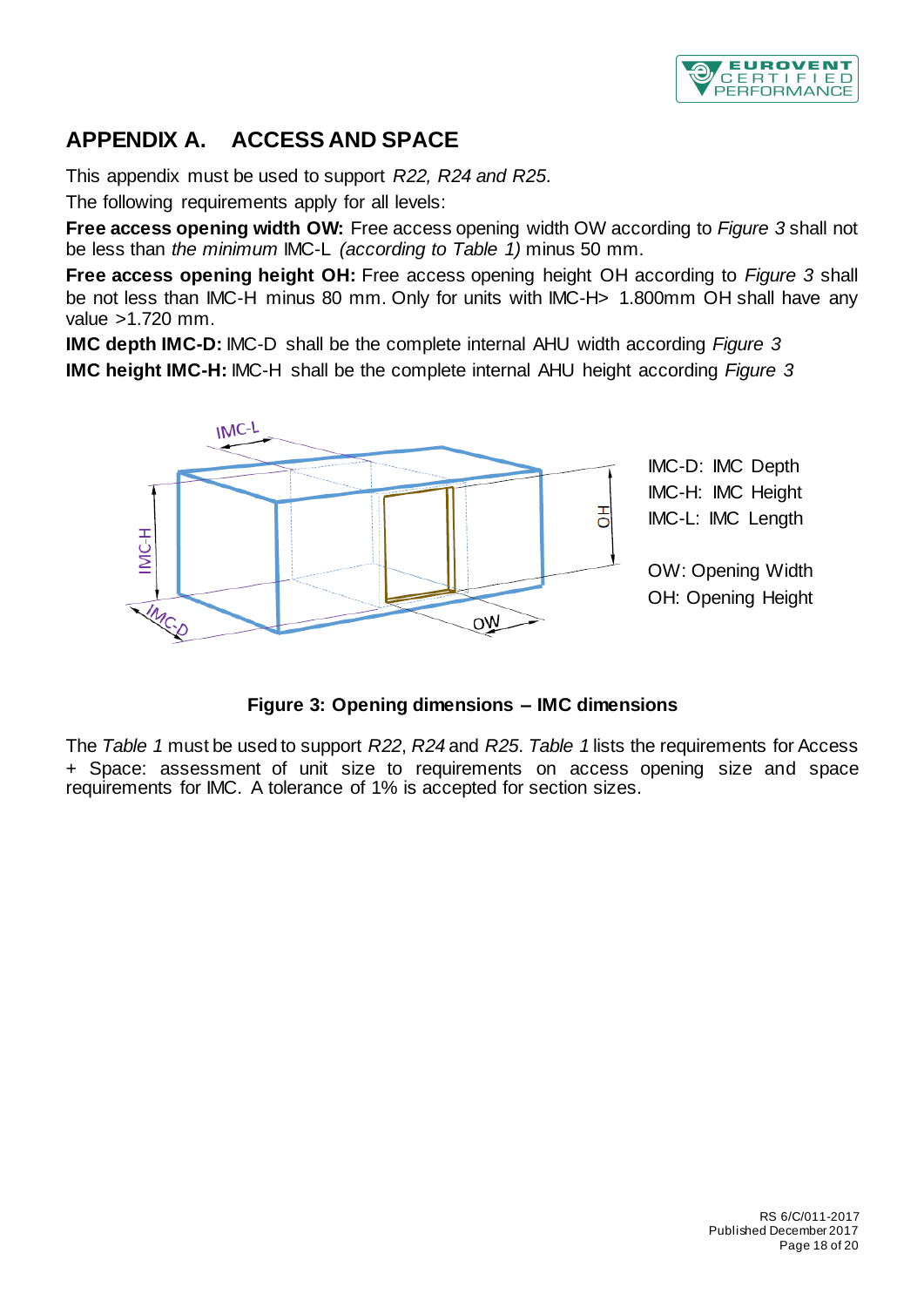

| AHU SECTION SIZE (+-1%)                                     |                                                  | <b>ALL LEVELS</b>                                                                                             |  |                                                                                                                         | <b>LEVEL</b><br><b>LEVEL</b><br>$\overline{2}$ | <b>LEVEL</b><br>3 |
|-------------------------------------------------------------|--------------------------------------------------|---------------------------------------------------------------------------------------------------------------|--|-------------------------------------------------------------------------------------------------------------------------|------------------------------------------------|-------------------|
| Internal unit<br>depth $($ = $IMC-$<br>D) per air<br>stream | Internal unit height (=IMC-<br>H) per air stream | Designed type of IMC (after entering the unit, all relevant inner surfaces shall be<br>reached with the hand) |  | Minimum IMC length IMC-L<br>(For quickly removable<br>components: including free<br>space when component is<br>removed) |                                                |                   |
| $< 800$ mm                                                  | > 300 mm and <1900 mm                            | Standing outside and entering the unit<br>with the arm or with arm plus the                                   |  | 250 mm                                                                                                                  | 400 mm                                         | 550 mm            |
| $≤1000mm$                                                   | $>400$ mm and < 1900 mm                          | shoulder                                                                                                      |  | 400 mm                                                                                                                  | 400 mm                                         | 550 mm            |
| $<$ 1300 $mm$                                               | >550 mm and ≤1300 mm                             | Standing outside and entering the unit<br>with the upper part of the body.                                    |  | 550 mm                                                                                                                  | 550 mm                                         | 700 mm            |
| Any                                                         | $>600$ mm and $<=800$ mm                         | Entering the unit partially or with the full<br>body by crawling and working in<br>lying position.            |  | 550 mm                                                                                                                  | 550 mm                                         | 700 mm            |

RS 6/C/011-2017 Published December 2017 Page 19 of 20